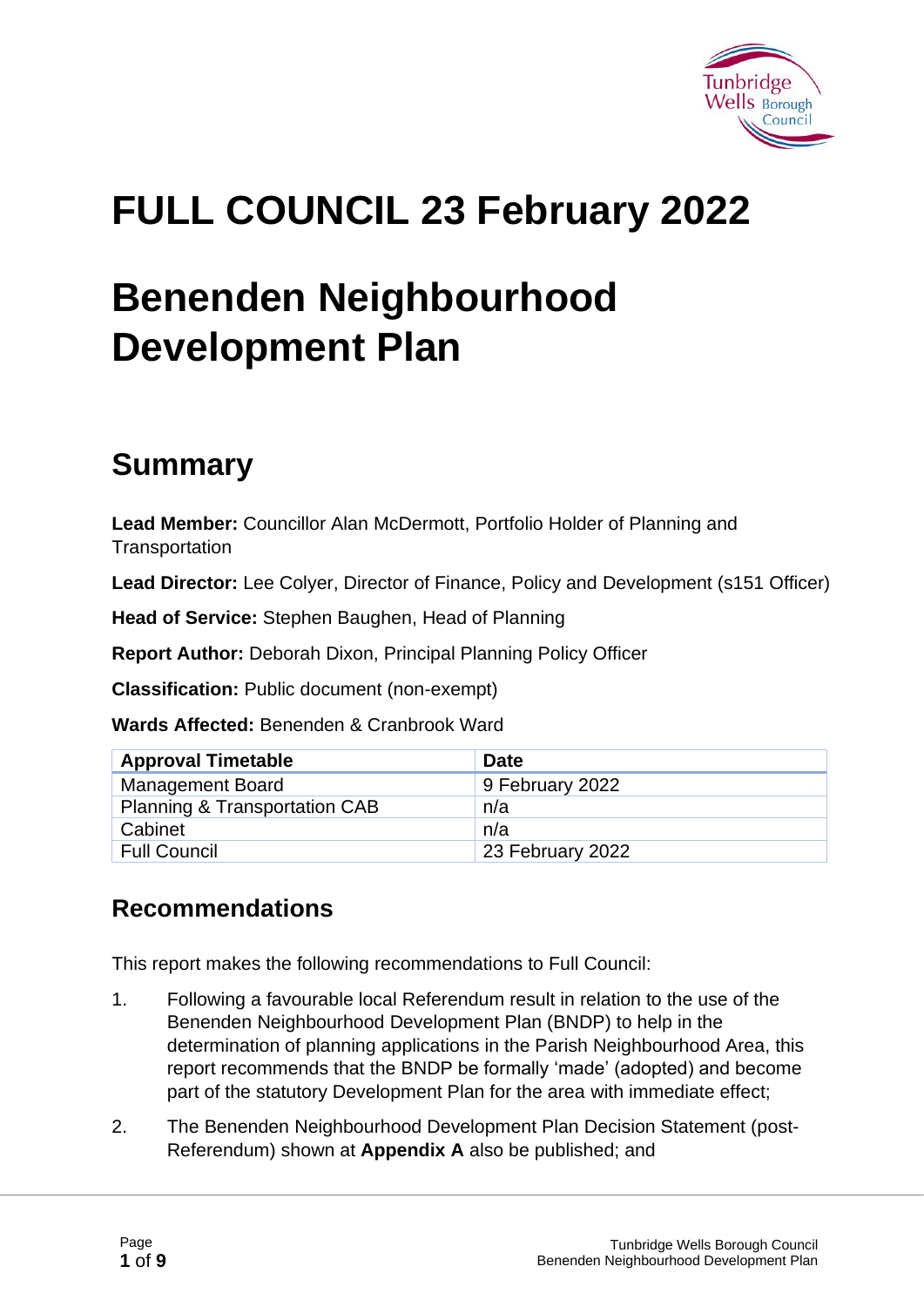3. The Benenden Neighbourhood Development Plan SEA Adoption Statement also be drafted and published shortly after the NDP is 'made'.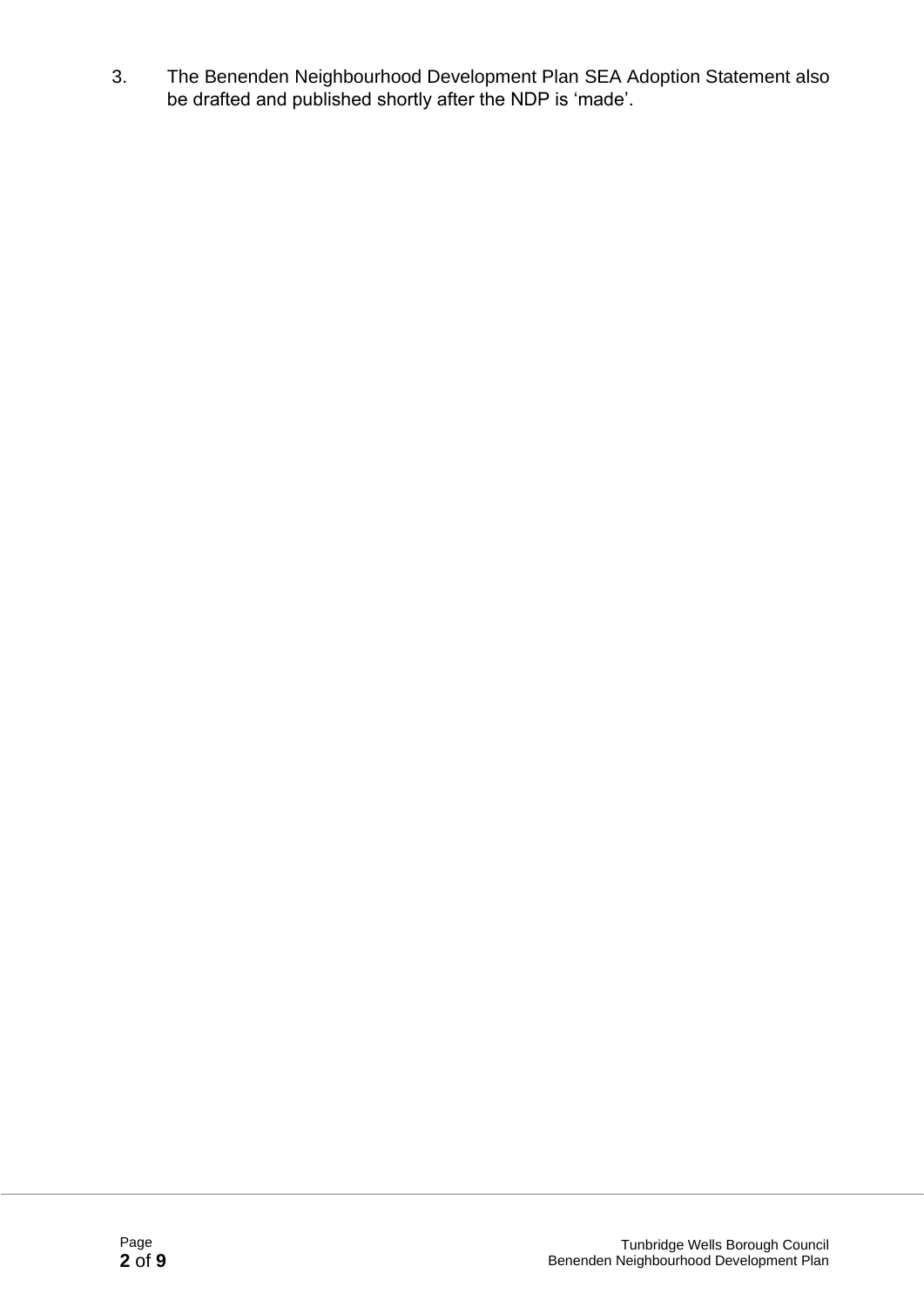

### **1. Introduction and Background**

- 1.1 The Benenden Neighbourhood Development Plan (BNDP) has been successful at examination, with the independent examiner recommending that the BNDP should proceed to referendum, subject to a number of recommended modifications.
- 1.2 The Report presented to Cabinet on 2 December 2021 set out the independent examiner's recommendations and the proposed modifications to be made to the BNDP, which were made with the involvement of Benenden Parish Council following receipt and consideration of the examiner's report. The following documents referred to in this report can be accessed via Item 18 of this Cabinet meeting at

[https://democracy.tunbridgewells.gov.uk/ieListDocuments.aspx?CId=118&MId=4](https://democracy.tunbridgewells.gov.uk/ieListDocuments.aspx?CId=118&MId=4957&Ver=4) [957&Ver=4](https://democracy.tunbridgewells.gov.uk/ieListDocuments.aspx?CId=118&MId=4957&Ver=4)

- (pre-Referendum) Decision Statement
- Draft Referendum version of the BNDP (note, any changes subsequently made to this version of the BNDP are presentational only to ensure the final version is fully compatible with the requirements of the new accessibility regulations (The Public Sector Bodies (Websites and Mobile Applications) (No. 2) Accessibility Regulations 2018) that came into force for public sector bodies on 23 September 2018)
- The Examiner's Report
- 1.3 It was agreed by Cabinet to note the examiner's report dated 31 August 2021 and the recommended modifications, the (pre-Referendum) Decision Statement and progress the BNDP to referendum.
- 1.4 The Cabinet decision included the resolution in the circumstances where the referendum result is positive, that the BNDP can, post-referendum, go to Management Board, and then directly to be considered at the TWBC Full Council, with a recommendation for it to be 'made' (adopted).
- 1.5 The version of the BNDP that was subject to Referendum reflects subsequent discussions between the parish council and TWBC planning officers.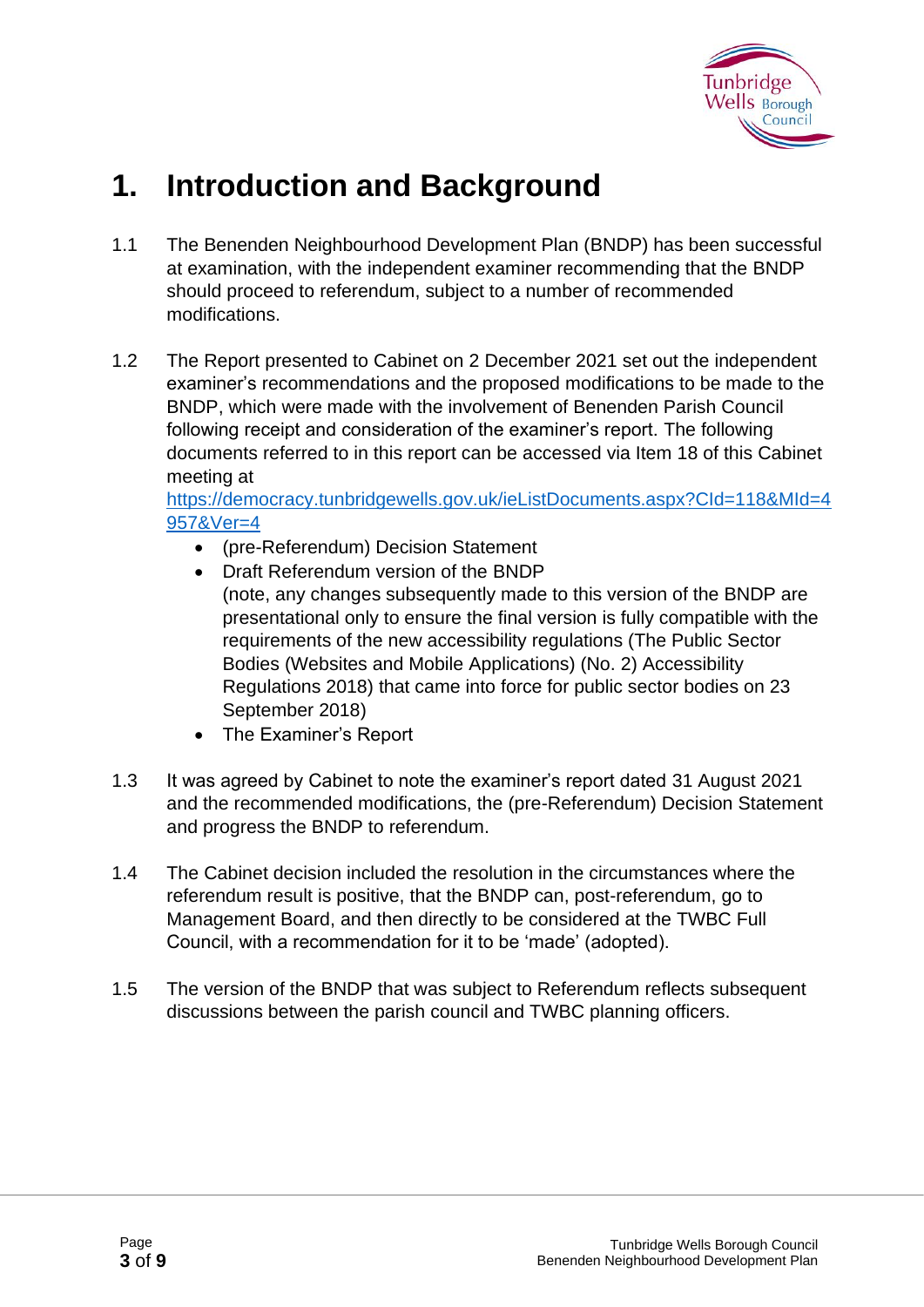#### **Background to the Benenden Neighbourhood Development Plan (BNDP)**

- 1.6 Benenden Parish Council, as the Qualifying Body (QB), applied for Benenden Parish to be designated a Neighbourhood Area under Part 2 of the Neighbourhood Planning (General) Regulations 2012. The area was designated on 31 August 2017.
- 1.7 Following consultation on a draft (pre-submission) Plan, the BNDP was submitted to the Borough Council in October 2020 under Regulation 15 of the relevant Regulations. The Borough Council then undertook formal consultation of the BNDP and its supporting documents which were publicised and representations were invited. The period of formal consultation ran from 30 October to 11 December 2020. Independent examination followed, which included a one day hearing session, and the Examiner, Mr. John Slater, published his final report in August 2021, concluding that the BNDP, subject to certain modifications proposed in his report, did meet the basic conditions as set out in legislation and is compatible with Schedule 4B of the Town and Country Planning Act 1990 and could therefore proceed to local referendum.
- 1.8 On 2 December 2021, Cabinet resolved that the Neighbourhood Plan Submission Plan (as amended in line with the Examiner's proposed modifications) should proceed to local Referendum. This decision and a revised version of the BNDP, agreed by the Benenden Parish Council (the QB) was published on the TWBC website. The 'referendum area' was determined to be Benenden Parish, plus seven addresses identified by the examiner located adjacent to the Benenden Hospital site falling within Biddenden Parish (Ashford Borough Council) to ensure the community has the final say on whether the neighbourhood plan comes into force or not.

## **2. The Referendum**

- 2.1 A Referendum was held on 3 February 2022. The referendum question was '*Do you want Tunbridge Wells Borough Council to use the Neighbourhood Plan for Benenden to help it decide planning applications in the neighbourhood area?*' The designated neighbourhood area followed that of the Benenden parish boundary.
- 2.2 The results of the referendum were:

 $Yes = 665 (80.41%)$ No = 161 (19.46%) Unmarked or Void =  $1 (0.12\%)$ Number of Votes = 827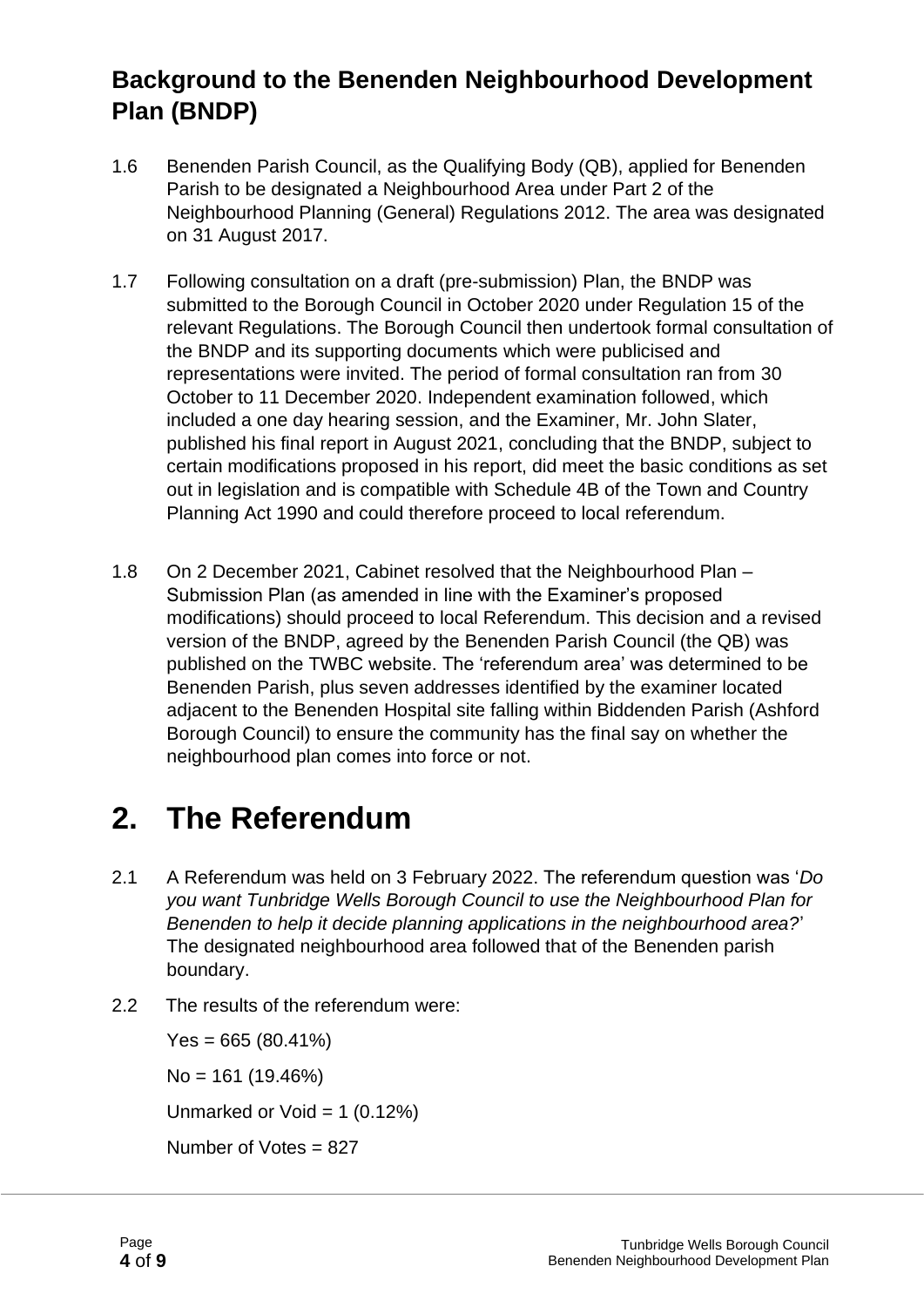$Turnout = 56.3%$ 

- 2.3 It is therefore the case that the outcome of the referendum for the BNDP is a positive one, it being endorsed to use the BNDP to decide planning applications within the Parish of Benenden.
- 2.4 Planning Practice Guidance (PPG) sets out at <https://www.gov.uk/guidance/neighbourhood-planning--2> that a neighbourhood plan comes into force as part of the statutory development plan once it has been approved at referendum (that is, more than 50% of the votes cast being in favour of the draft neighbourhood plan).
- 2.5 It is the case that in these circumstances the neighbourhood plan must be made by the local planning authority (that is the neighbourhood plan is adopted). There are narrow circumstances where the local planning authority is not required to make the neighbourhood plan. These are where it considers that the making of the neighbourhood plan would breach, or otherwise be incompatible with, any EU or human rights obligations (see section 61E(8) of the Town and Country Planning Act 1990 Act as amended). Paragraph: 064 Reference ID: 41-064- 20170728
- 2.6 It is concluded that the Plan, including its preparation, does not breach and would not otherwise be incompatible with any EU obligation or any of the Convention rights (within the meaning of the Human Rights Act 1998). This includes compliance with the basic condition regarding compliance with the Habitat Regulations.
- 2.7 The Cabinet decision of 2 December 2021 included as part of resolution 4 that in the circumstances where the referendum result is positive, then the Benenden Neighbourhood Development Plan can, post-referendum, go firstly to Management Board then directly to be considered at the TWBC Full Council, with a recommendation for it to be 'made'(adopted), therefore removing the other committee meetings (Planning and Transportation Cabinet Advisory Board, and Cabinet) from the post-referendum/second half of the process.

# **3.Conclusion**

- 3.1 Paragraph 38A(4)(a) of the Planning and Compulsory Purchase Act 2004 requires the Council to 'make' a Neighbourhood Plan if more than half of those voting in a referendum have voted in favour of the Plan being used to help to decide planning applications in the area. This needs to be achieved within eight weeks of the referendum result.
- 3.2 The Council has also assessed and concluded that the Plan, including its preparation, does not breach and would not otherwise be incompatible with any EU obligation or any of the Convention rights (within the meaning of the Human Rights Act 1998). This includes compliance with the basic condition regarding compliance with the Habitat Regulations.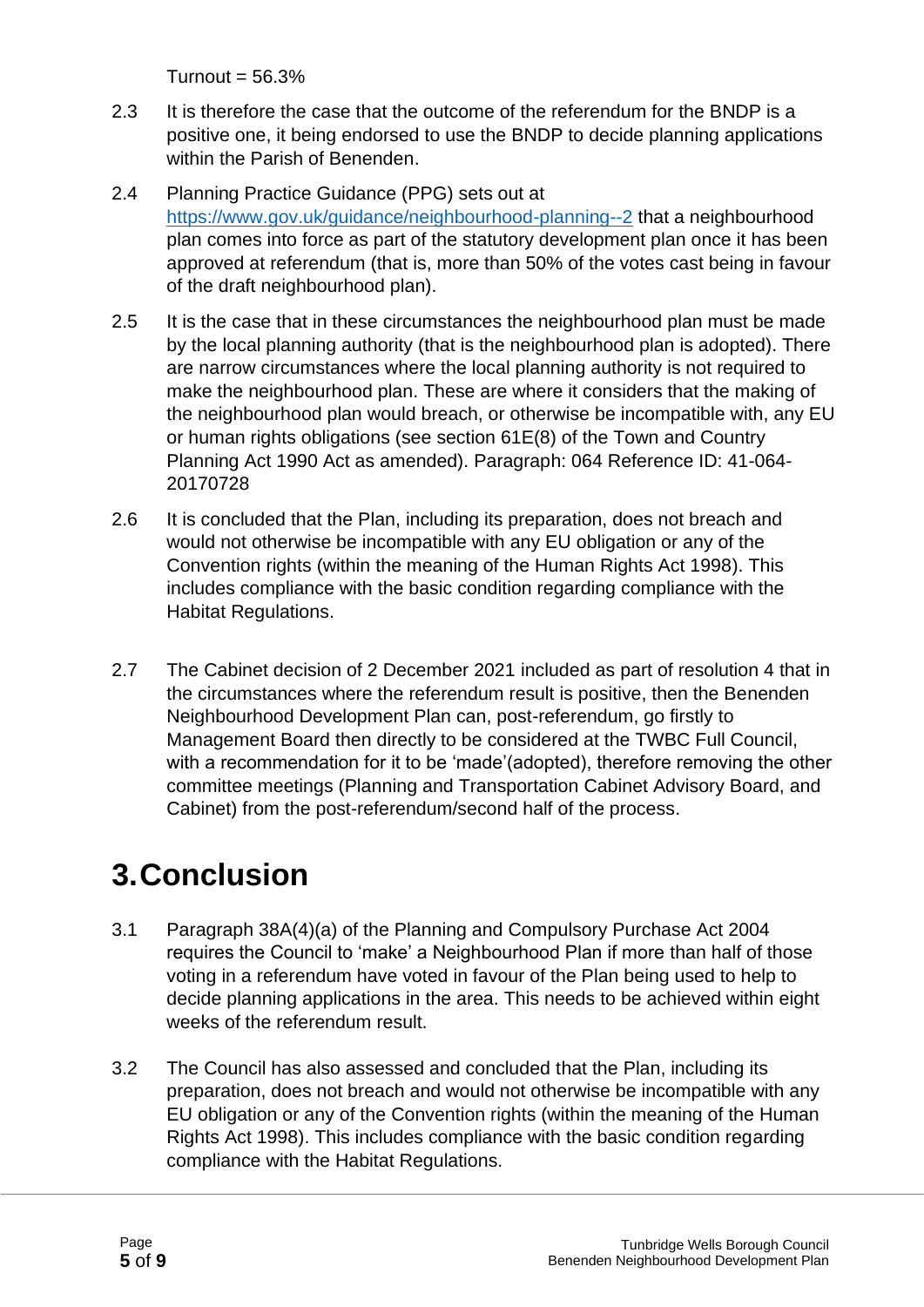- 3.3 Therefore, it is proposed that Full Council be recommended to formally 'make' the BNDP with immediate effect.
- 3.4 The principal effect of this is that the BNDP is now part of the statutory 'development plan' for the area (Benenden Parish) after a positive referendum pursuant to s38 (3A) of the Planning and Compulsory Purchase Act 2004, [https://www.legislation.gov.uk/ukpga/2004/5/contents.](https://www.legislation.gov.uk/ukpga/2004/5/contents) This means it is now a material planning consideration in the determination of planning applications in Benenden Parish.
- 3.5 The post-referendum decision to make the BNDP (**Appendix A**) will need to be publicised and notified to those who had asked to be advised. A statement setting out how environmental considerations (the SEA Adoption Statement) have been integrated into the Plan also needs to be published and consultees informed.

## **4. Appendices and Background Documents**

Appendices:

• **Appendix A**: Benenden Neighbourhood Development Plan Decision Statement (post-Referendum)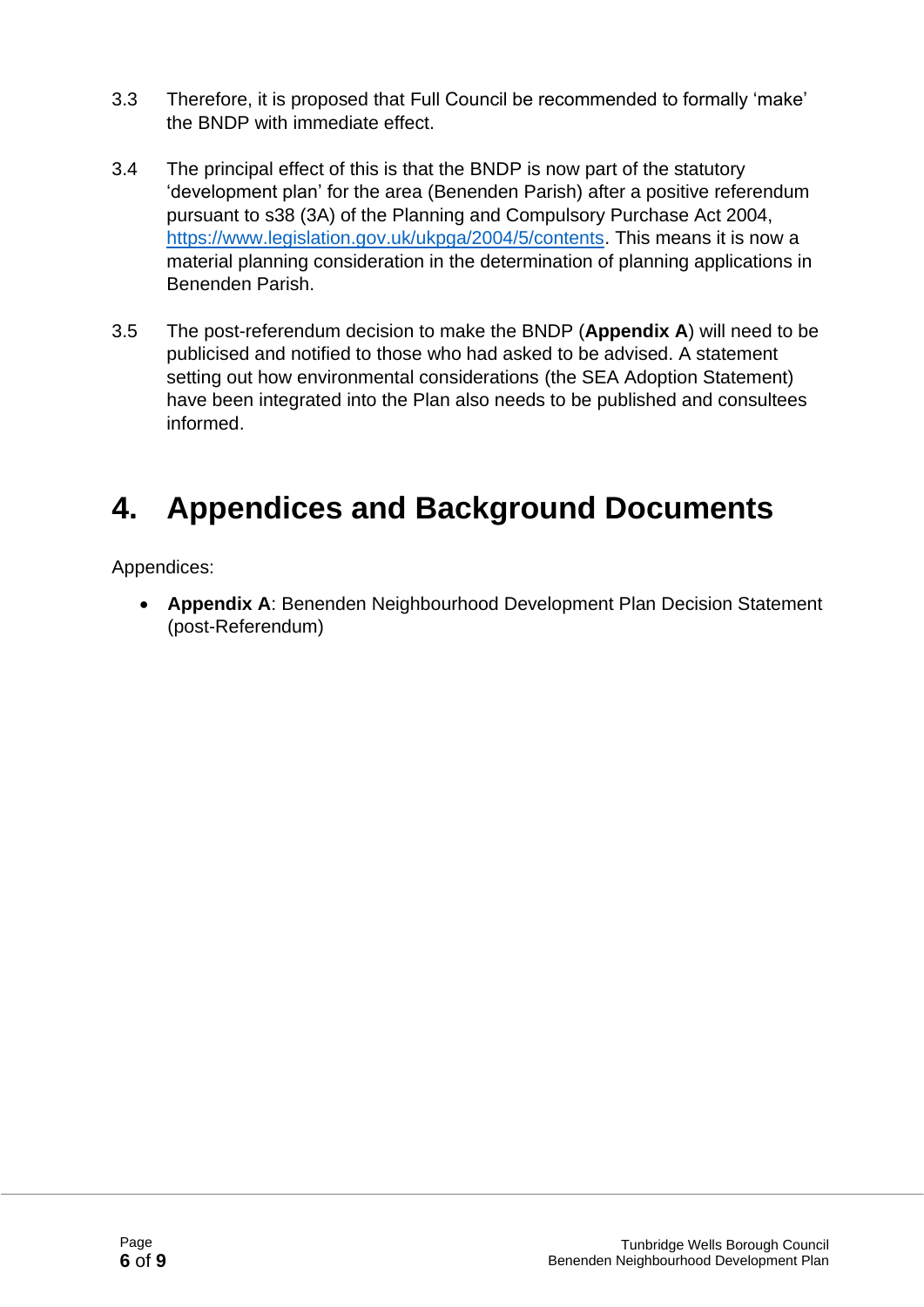

# **5. Cross Cutting Issues**

### **A. Legal (including the Human Rights Act)**

Accepting the recommendations in this report will fulfil the Council's duties under the Town and Country Planning Act 1990, as amended by the Localism Act 2011, the Housing and Planning Act 2016, and the Neighbourhood Planning Act 2017. The recommendations also comply with the Neighbourhood Planning (General) Regulations 2012 as amended.

Cheryl Parks, Mid Kent Legal Services (Planning) 4 February 2022

#### **B. Finance and Other Resources**

There is no associated cost beyond those factored into the budget of Planning Services in organising the independent examination and meeting the independent examiner's invoiced costs. Tunbridge Wells Borough Council can claim **£20,000** from the government (Department for Levelling Up, Housing and Communities, DLUHC) once they have set a date for a referendum following a successful examination where a neighbourhood plan has not previously been made for that area. The referendum will be carried out by the borough council.

A claim for £20,000 has been made to the DLUHC by TWBC

Jane Fineman, Head of Finance, Procurement and Parking 4 February 2022

### **C. Staffing**

There are no staffing implications.

Anita Lynch, HR Manager 4 February 2022

#### **D. Risk Management**

All risks associated with this report are within the Council's current risk appetite and managed in accordance with its risk management strategy.

Stephen Baughen, Head of Planning 4 February 2022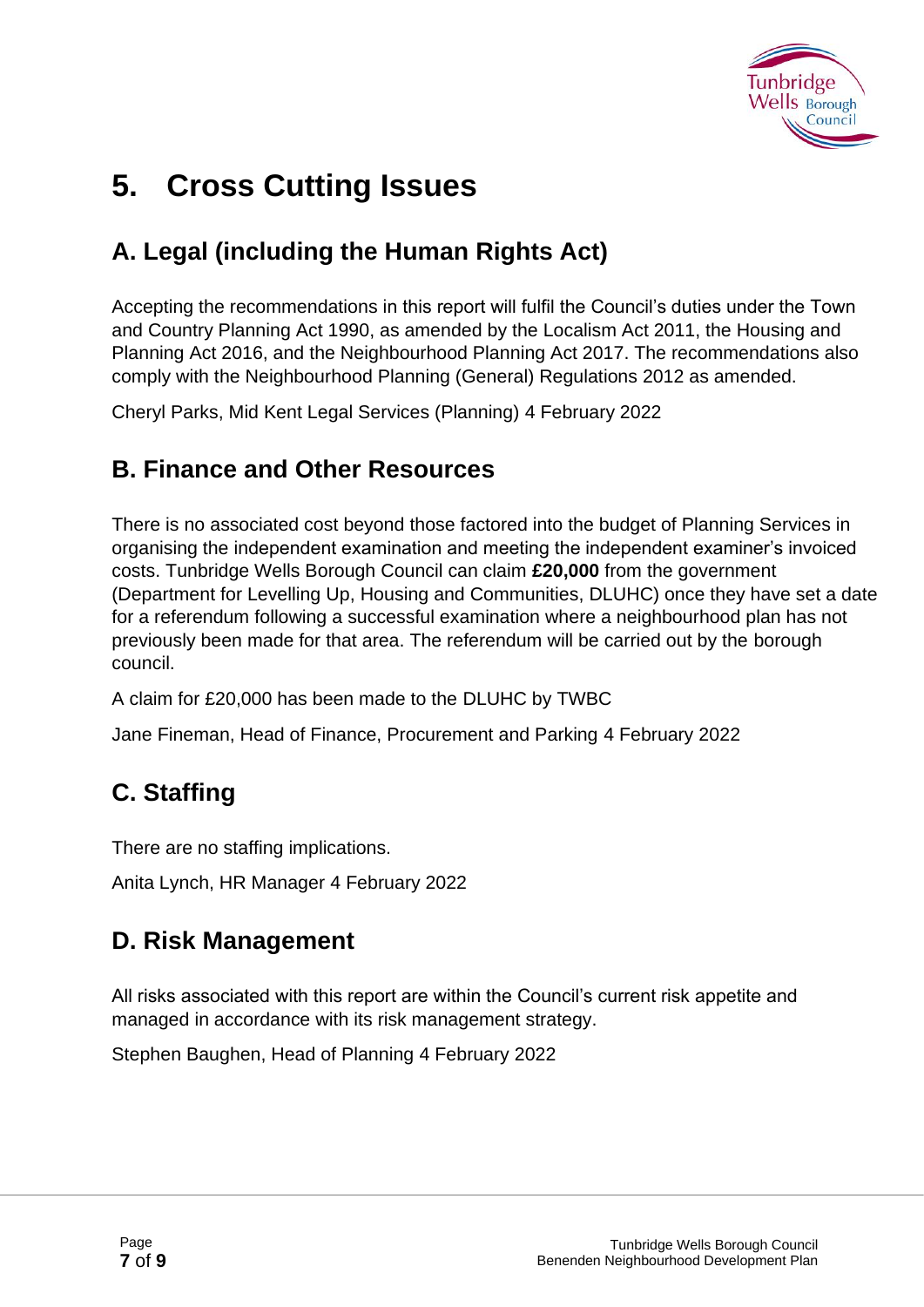### **E. Environment and Sustainability**

No environmental and sustainability implications are identified. Section 3 of the Basic Conditions Statement submitted with the Draft Benenden Neighbourhood Plan provides information to demonstrate how the Benenden Neighbourhood Plan is in Conformity with Sustainable Development,

https://tunbridgewells.gov.uk/\_data/assets/pdf\_file/0010/375445/03\_IA2\_Basic-Conditions-[Statement.pdf](https://tunbridgewells.gov.uk/__data/assets/pdf_file/0010/375445/03_IA2_Basic-Conditions-Statement.pdf) and one of the roles of the independent examiner has been to consider whether the plan contributes to the achievement of sustainable development.

The BNDP comes into force as part of the statutory development plan once it has been approved at referendum and forms part of the borough's development plan, to be read alongside the Local Plan which contains policies to support the climate and biodiversity emergency.

Stephen Baughen, Head of Planning 4 February 2022

### **F. Community Safety**

No community safety issues arise as a result of this report

Section 17, Crime and Disorder Act 1998

Terry Hughes, Community Safety Manager 4 February 2022

#### **G. Equalities**

The decisions recommended through this paper have a remote or low relevance to the substance of the Equality Act. There is no apparent equality impact on end users. Furthermore, the Public Sector Equality Duty applies to parish councils: Benenden Parish Council will be responsible for demonstrating due regard to this in the production of an NDP.

Abigayle Sankey, Corporate Governance Officer 4 February 2022

#### **H. Data Protection**

Representations made to the Regulation 16 consultation cannot be treated in confidence. Regulation 22 and 35 of the Town and Country Planning (Local Development) (England) Regulations 2012, as amended, require copies of all representations to be made publicly available. The Council will publish names and associated representations on its website but will not publish personal information such as telephone numbers, emails or private addresses. All representations will be forwarded for consideration by the person appointed to carry out an examination of the Plan.

There is no identified risk to individuals' interests under the General Data Protection Regulation.